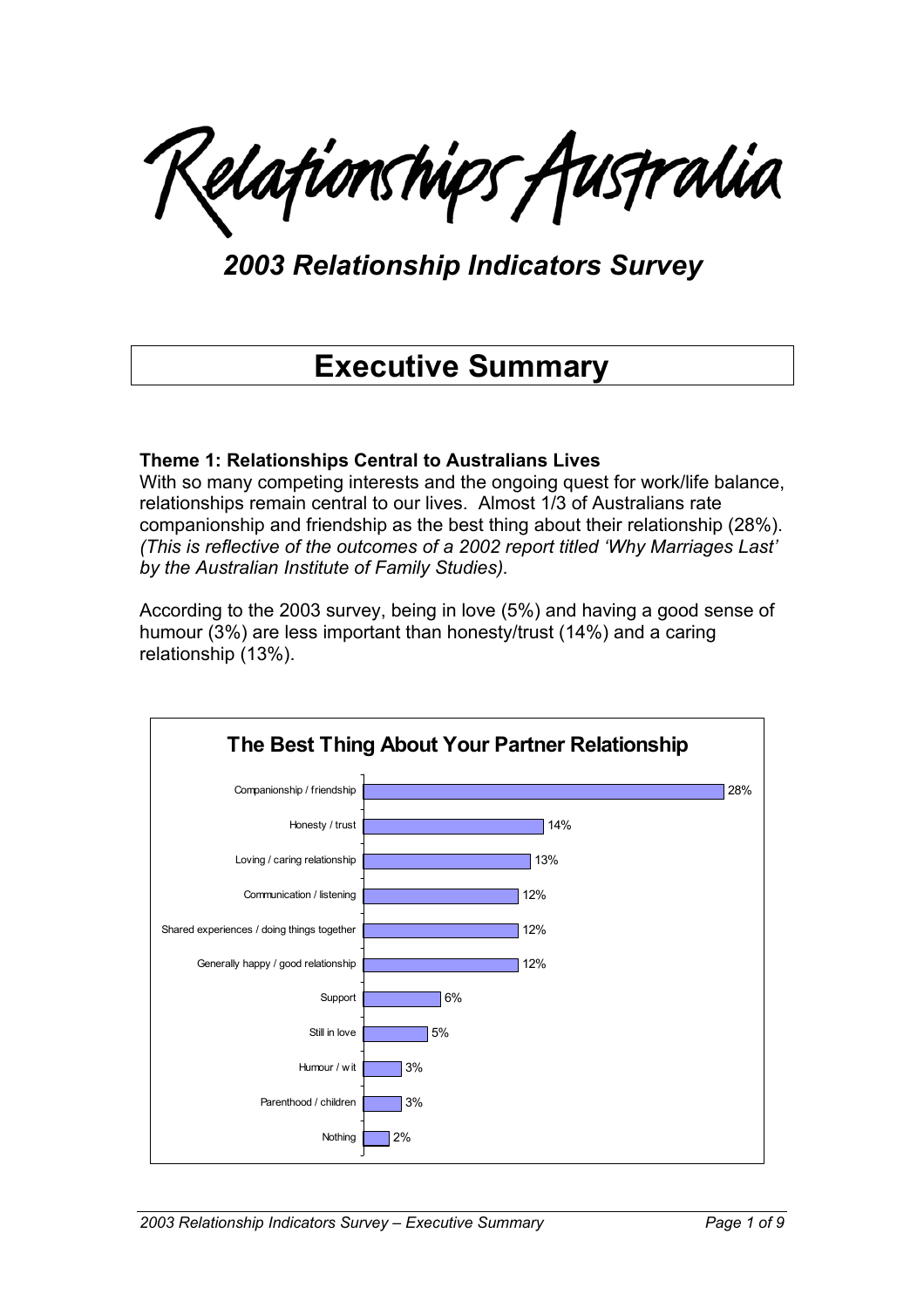Relafionships Australia

#### **Theme 2: Relationship Nurturing the New Priority**

According to the 2003 survey, Australians recognise the importance of nurturing their partner relationships and the need to allocate time and energy to making them successful.

Australians believe that the top three issues negatively influencing relationships are lack of time (38%), lack of understanding (27%) and lack of communication (21%).

Money (20%) and children (14%) also rated as negative influences, but had dropped significantly from the *1998 Relationship Indicators* survey in which money rated 28% and children 24%.

Relationships Australia believes this introspection may be due to greater uncertainty about our world and the influence of significant external events in recent years. These uncontrollable influences may trigger a desire to look closer and work harder at our interpersonal relationships.



# **Theme 3: Parenthood Enjoyable for most**

Fifty-seven per cent of Australian parents said that watching their children grow and spending time with them are the most enjoyable aspects of being a parent.

This reinforces a refocus on family needs and a 'tending to our own significant relationships' rather than focus on external priorities.

On the negative side, worry about the wellbeing of children (12%) that tops the list for Australian parents, who feel it is the least enjoyable aspect of being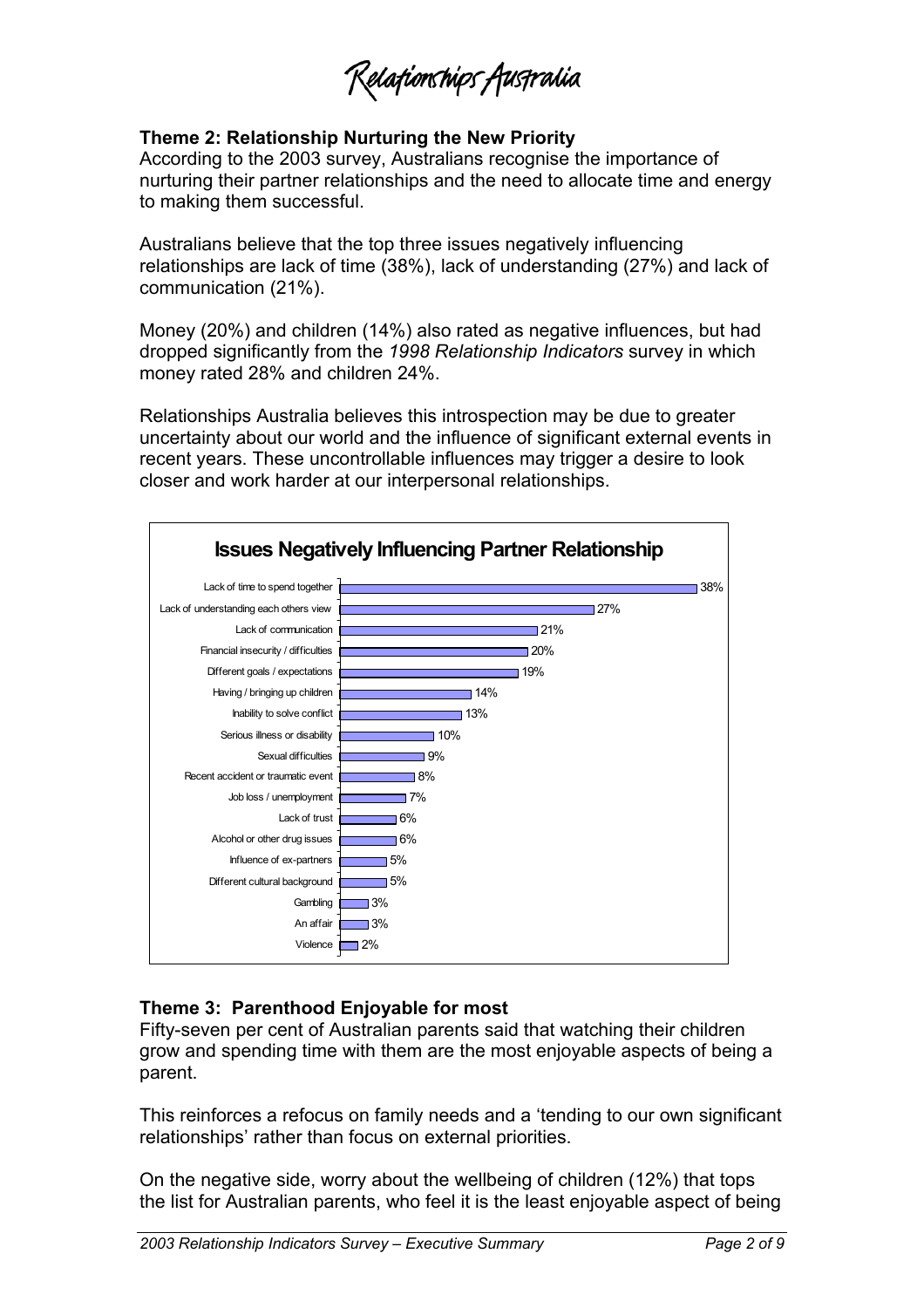Relafionships Australia

a parent. Obvious things that parents would least enjoy about parenting such as lack of appreciation from children (1%), sleepless nights (6%) and cost (6%) do not rate as highly as worry or the need to discipline children (10%).

Contrary to popular belief, Australian parents do not stop worrying once their children become adults – parental worry is most intense once children pass 18 years.

Relationships Australian believes these findings show that parents fear for their children as they enter the adult world.

They are aware of their children being exposed to more adult themes earlier in their lives and are growing up 'faster'. At the same time, parents worry about a work/family balance that often limits the time they spend positively influencing their children.



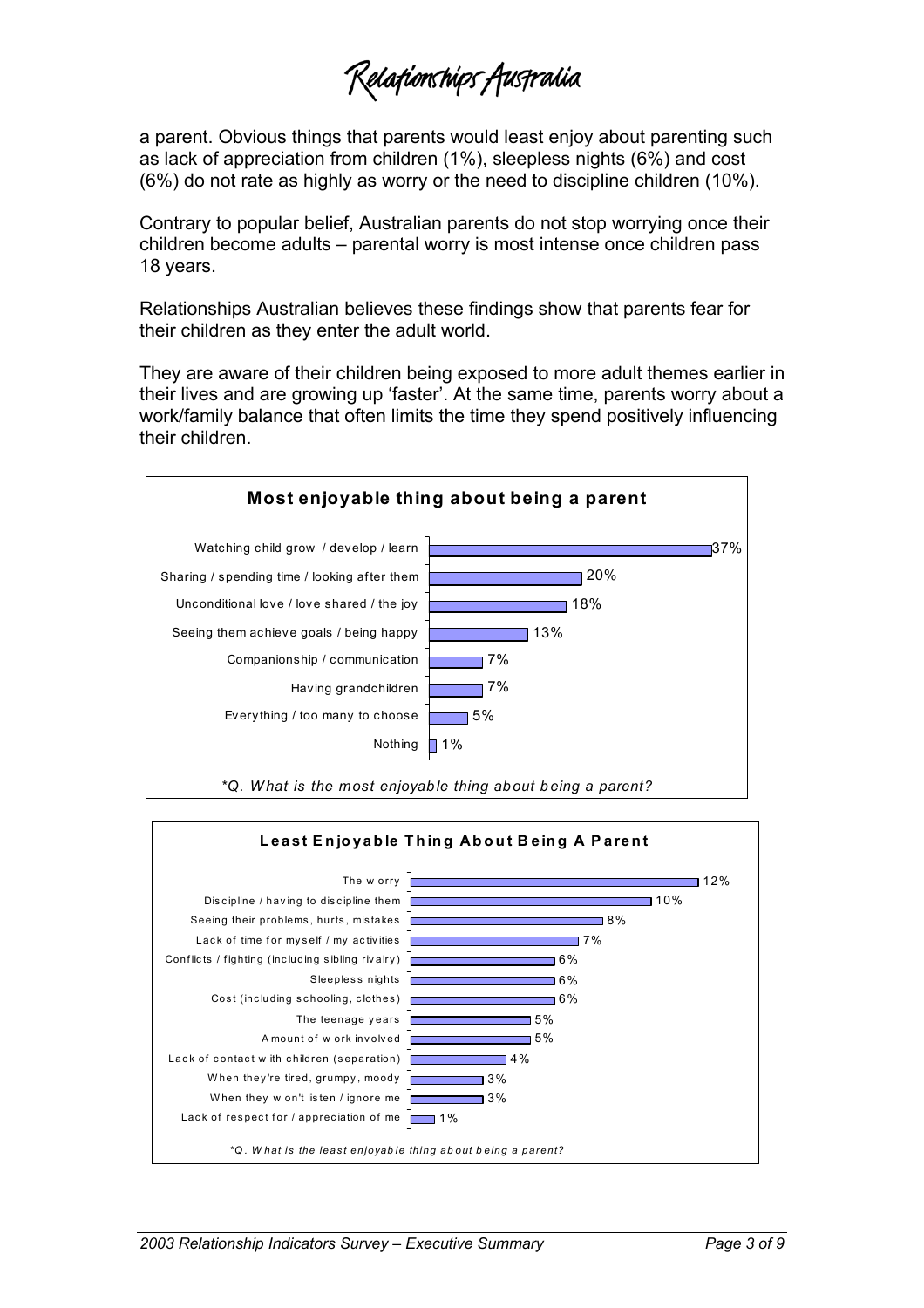Zelafionships Australia

### **Theme 4: Australian Parents Becoming More Realistic**

Australian parents have become more realistic about the expectations of parenthood. They are not surprised that with children come a complete change of lifestyle (6%) and costs (2%).

However, Australians are pleasantly surprised with the relationship they develop with their children (12%) and how well they turn out (11%), indicating a refocus on personal values and the importance of relationships in our lives.

With regard to not having children, not surprisingly, almost half of those surveyed are not parents because they feel they are not ready/too young (47%).



#### **Theme 5: Work/Life Balance Not A Choice for many Australians**

Many Australian parents feel they have no real choice regarding their ability to balance work and family (40%).

When asked what would assist redress the balance, the highest ratings went to more flexible working hours (46%) or an increase in government financial support (47%). Another 34% said a change in their spouse's attitude would help achieve the balance and 39% said more part-time work for women.

Relationships Australia believes that these responses reinforce the need for couples to collaborate, to ensure the best possible work/family balance and encourage spouses to get actively involved in the debate.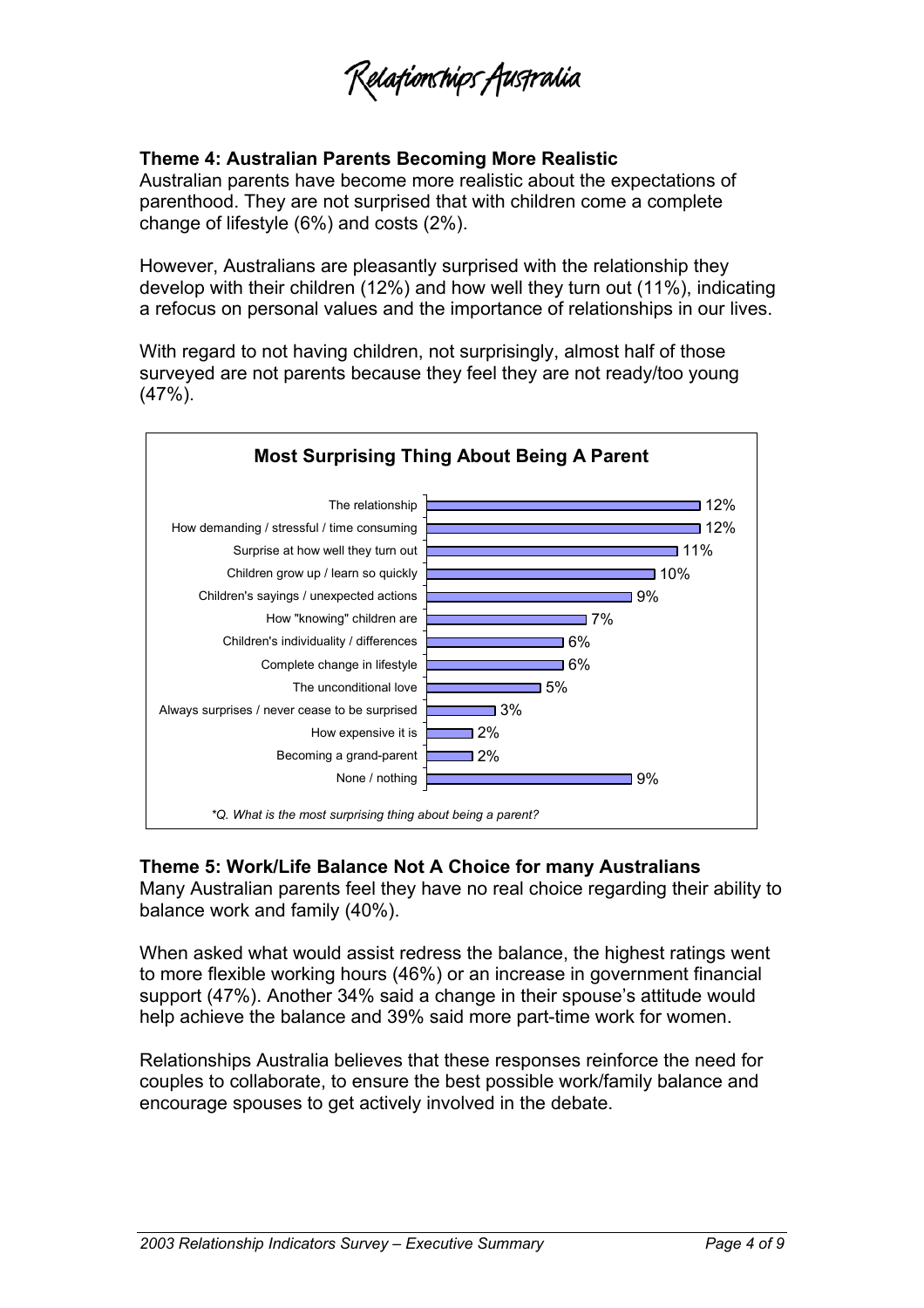Lelafionships Australia

**Balancing work and family: what helps those who feel they have a choice & what those who feel they don't have a choice would like**



**O** Choice No choice

#### **Theme 6: Australians Predict Trouble for Relationships**

Australians agree that relationships are in trouble because finding a work/life balance is so difficult (89%). They also agree that a lack of compromise between men and women both wanting careers is putting relationships in jeopardy (90%) because of the difficulty integrating individual goals with the goals of the partnership.

In rural areas, trouble was predicted because neither partner is able to find employment (76.4%). The corresponding figure for urban areas is 67.4%.

Relationships Australia explains that the findings could be encouraging as it may suggest Australians are beginning to recognise the fragility of relationships and the need to return to basic communication and values.

Relationships Australia suggest that our expectations of ourselves and others are changing and we are beginning to understand that we cannot be all things to all people and therefore compromise is an important element in a longterm, sustainable relationship.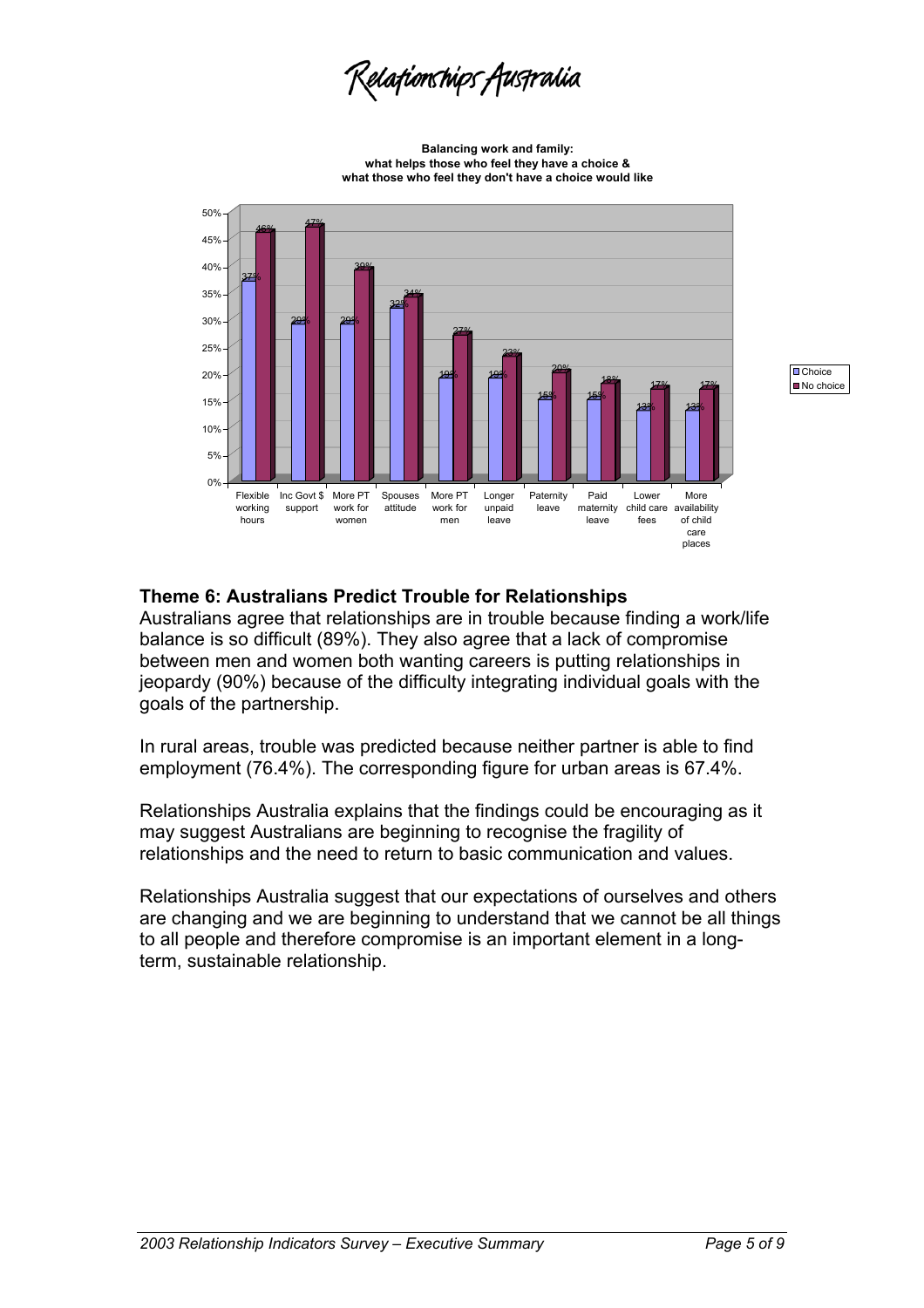Zelafionships Auspralia



# **Theme 7: Money no Longer Important for Self-Identity**

When asked about what determines their self-identity, Australians believe that being a good husband/wife or partner (93%) and being a good parent are the most important (91%) determinants of self-identity.

Australians no longer believe that their job or earning a lot of money is an important way to view themselves. Even among those with a household income over \$75,000, only 13% said the amount one earned was very important.



#### **Theme 8: Birth Rate of 20-somethings Continues to Decline**

Of those who are not parents, 58% are aged between 20-29 years. This finding coincides with the latest ABS data which shows that fertility of women aged 20-24 has continued to decline and that over the past 2 decades, fertility in this age group has almost halved.

Relationships Australia believes that longer time spent in education, longer time needed to secure a career and delaying partnering all contribute to a delay in child rearing for younger Australians.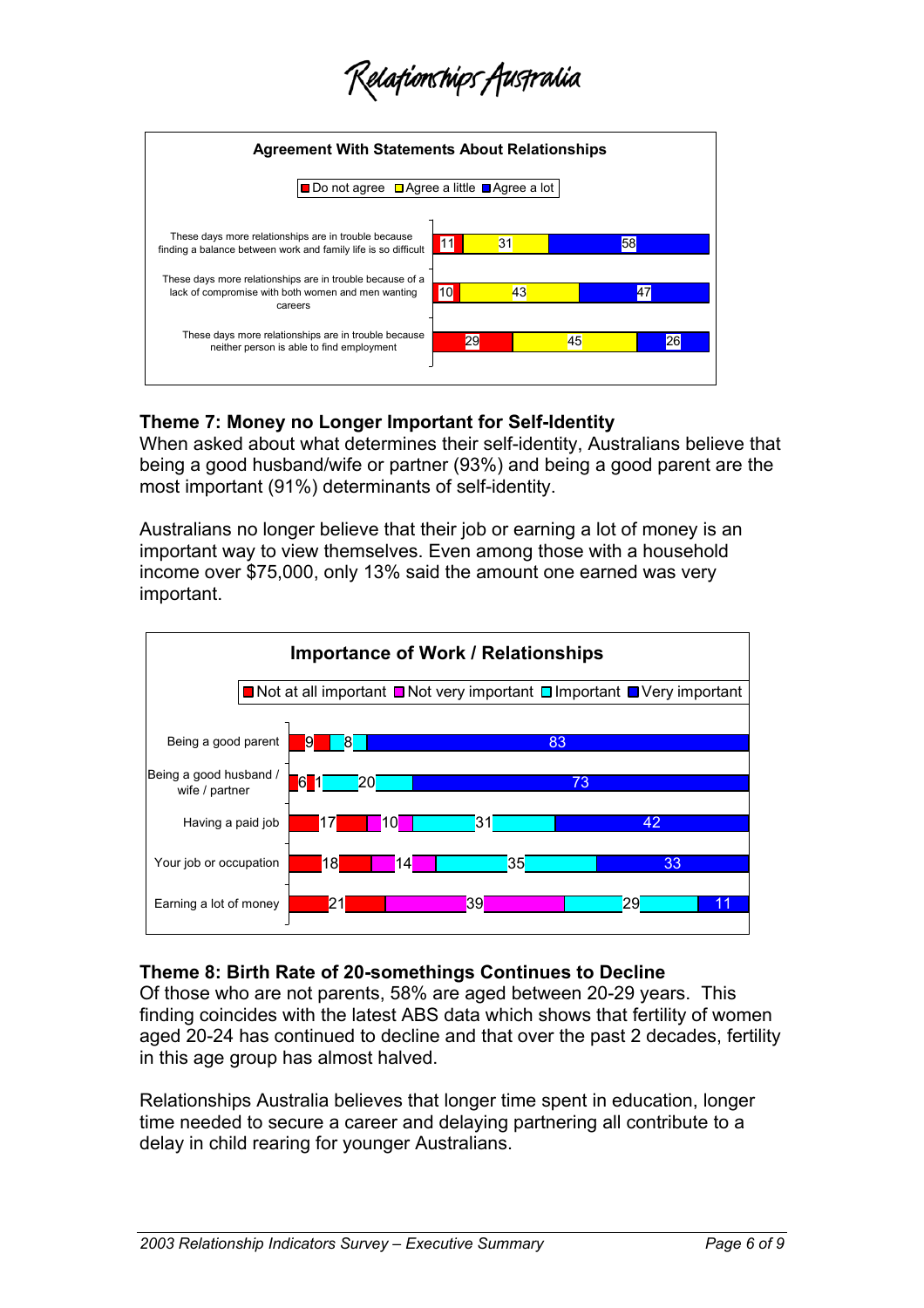Relafionships Australia

# **Theme 9: Sex an Easy Topic for Twenty-Somethings**

Young Australians find it easy to talk about sex with their partners with 63% of respondents in their 20's saying they talk about sex weekly or daily. This contrasts with 69% of people in their 60s saying they rarely or never talk about sex.

Relationships Australia says that young adults are more likely than adults in earlier generations to negotiate with their partners about sex and preferences.



**Differences by age in frequency of talking with your partner about sex**

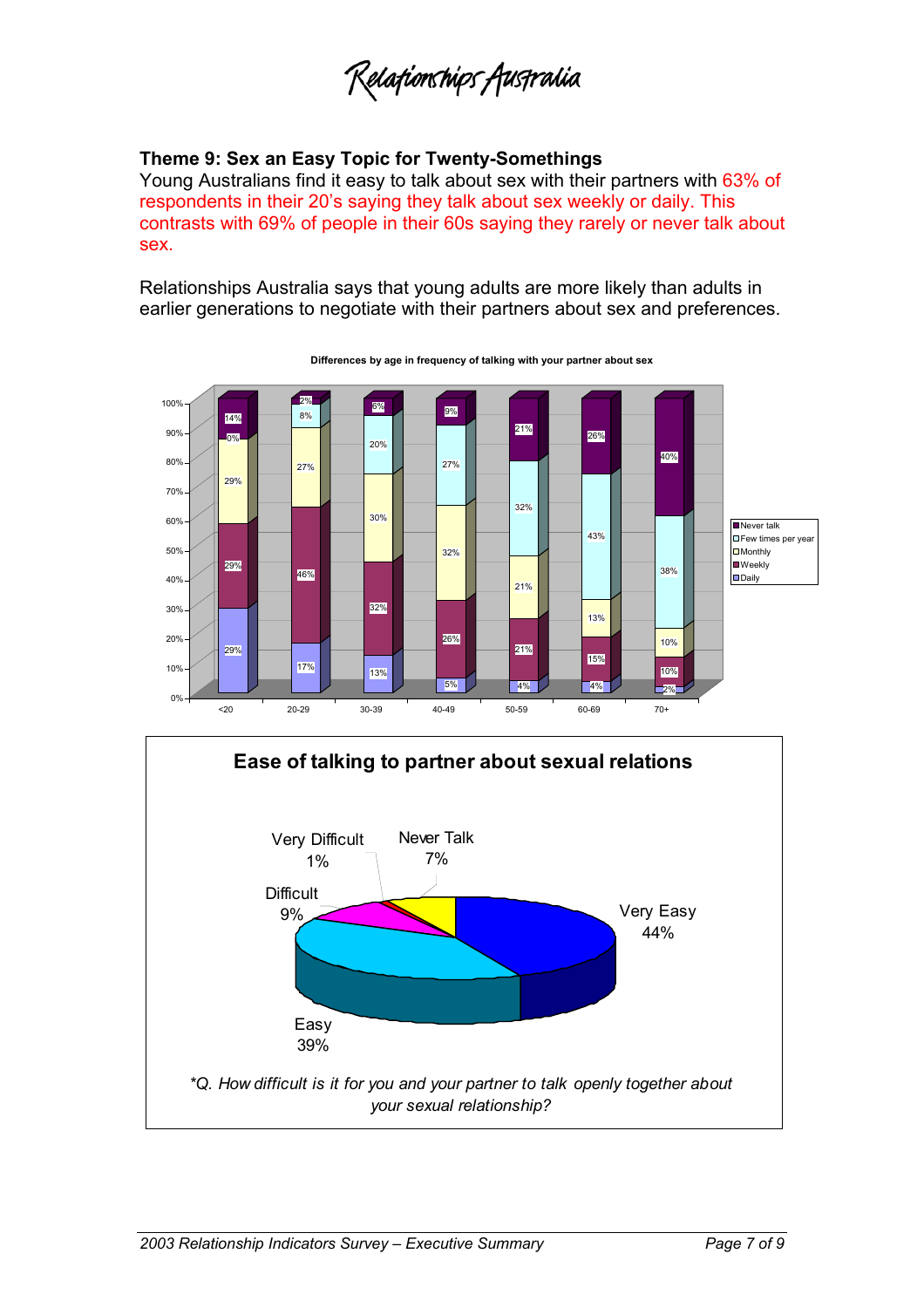Zelafionships Australia

#### **Theme 10: Family Estrangement**

On face value, the current state of close personal and family relationships appears strong. The majority of adults have both a personal and a family relationship - In fact, on average, adults have 4 such relationships.

However, a significant minority (17%) is estranged from an immediate family member. Most commonly, it is a brother or sister with whom the relationship has broken down. Of those who are estranged, more than half say they have no relationship with one of their siblings.

This result confirms earlier findings from the RA Relationships Indictors survey in 1998 where the relationship most commonly identified as one participants wanted to improve was with a sibling (27%).



People who are separated or divorced are more likely to be estranged from a family member, as with the overall trend, it is most often with a brother or sister.

Amongst those who have a relative with whom they no longer communicate, many would like to renew the relationship (38%). Of those who are estranged from someone other than a spouse (there were 3 such people, and none wanted to change the situation), 45% would like to renew the relationship, if not immediately, then eventually.

However, this still leaves the majority not looking to alter the current situation.

# **SURVEY METHODOLOGY**